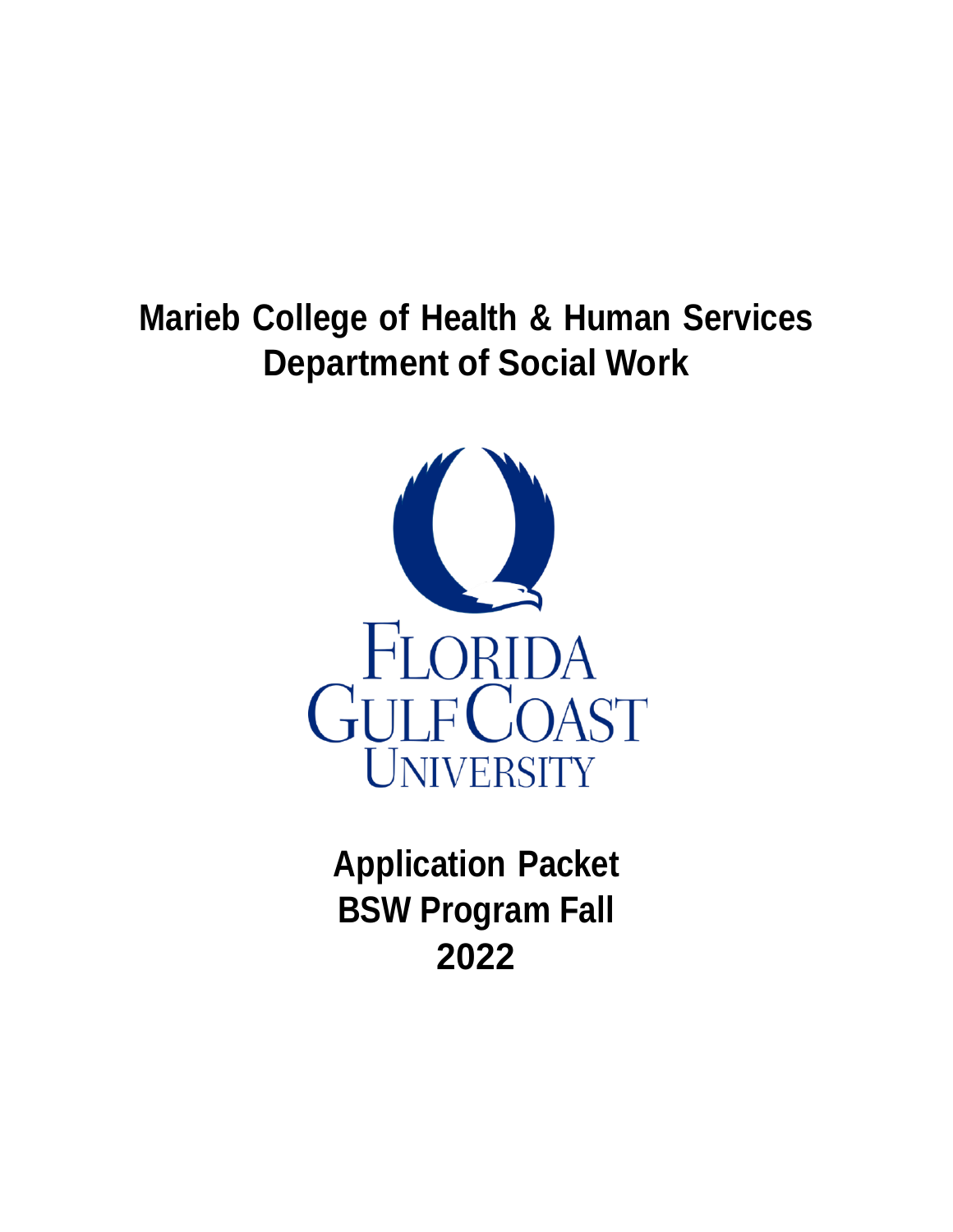Thank you for your interest in the Baccalaureate of Social Work (BSW) Program at Florida Gulf Coast University! We are excited that you are considering social work as your academic major. Social Work is a profession in which you are able to work with people from all walks of life, especially those who experience oppression and discrimination. We provide social work services to individuals, families, groups, communities, and organizations. We are involved in individual change as well as institutional change from a strengths and empowerment perspective for the well-being of all people. The profession has a local, national, and global focus – advocating for a more socially and economically just world.

To learn more about the Department of Social Work please visit our website at:

<https://www.fgcu.edu/mariebcollege/socialwork/bsw>

Here you will find a description of the classes we offer for the degree as well as the requirements for graduation.

The following packet comprises the documentation required to apply for admission to the two-year undergraduate professional program. The forms and instructions for completing the application packet are attached.

The application packet consists of:

- Application Checklist
- Program Application
- Self-Disclosure Statement
- Three (3) sets of reference forms (there should be three forms for each individual reference)
- Three (3) letters of reference (one letter from each individual reference)
- Personal Statement
- Value Essay
- Transcripts from each college or university attended including FGCU

#### **For admission for Fall of 2022, this application needs to be completed and returned by no later than 5:00pm on Friday, May 20, 2022.**

You may hand in the application at the social work department reception desk at Merwin Hall, Room 131A or you may mail the application with all supporting documents to:

> Florida Gulf Coast University Department of Social Work 10501 FGCU Boulevard, South Fort Myers, FL, 33965

If you have any questions, please do not hesitate to contact me via phone at (239) 590-7826 or via email at [lhtaylor@fgcu.edu](mailto:lhtaylor@fgcu.edu)

Leigh Taylor, Ph.D., MSW BSW Program Coordinator, & Assistant Professor Department of Social Work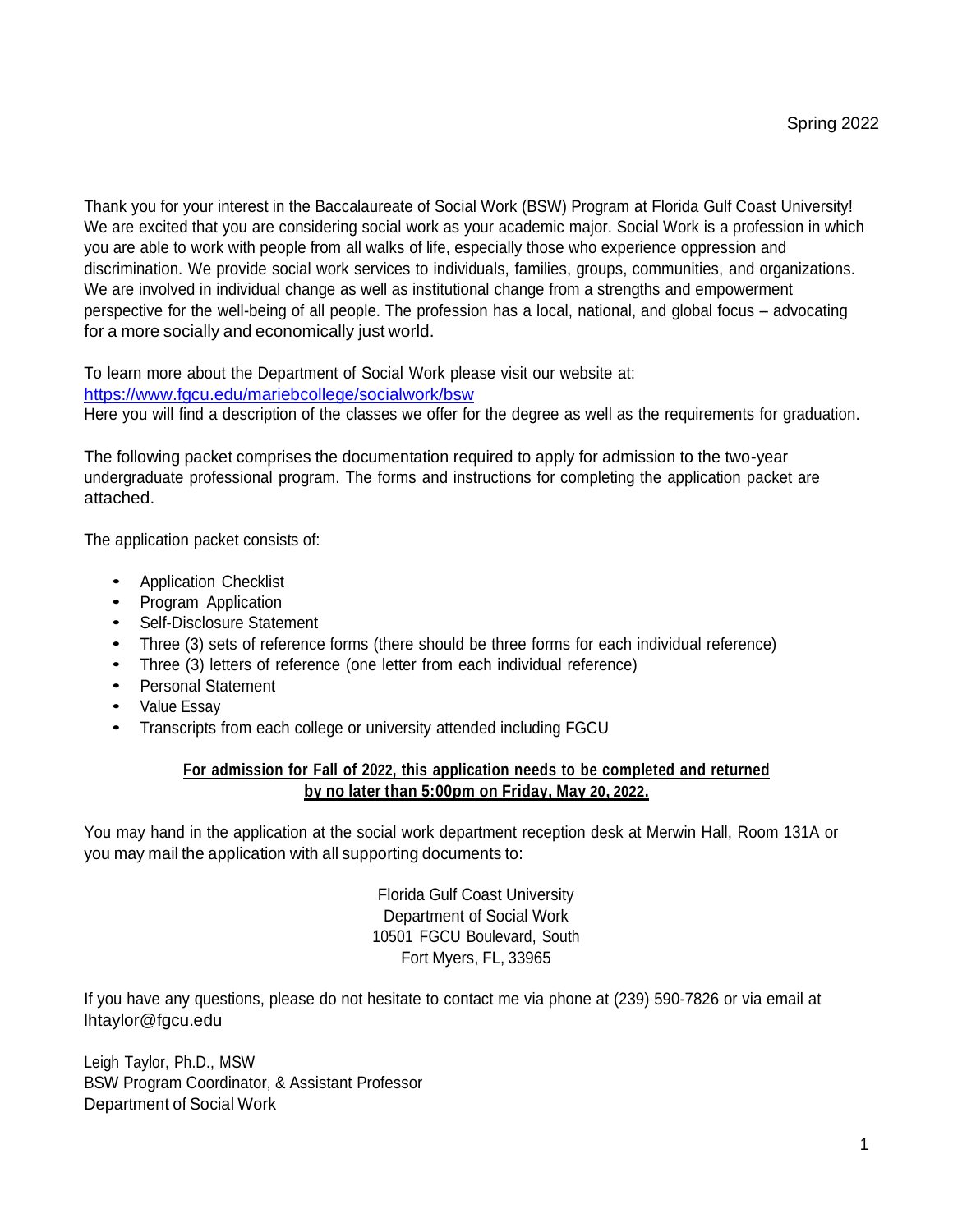#### **Application Checklist**

#### *Please attach this checklist to the top of your application packet!*

Program Application

Self-Disclosure Statement

Three (3) sets of 'Request for Reference' forms (one set from each individual reference)

Three (3) letters of reference (one letter from each individual reference)

Personal Statement

Value Essay

**Transcripts from each college or university attended including FGCU**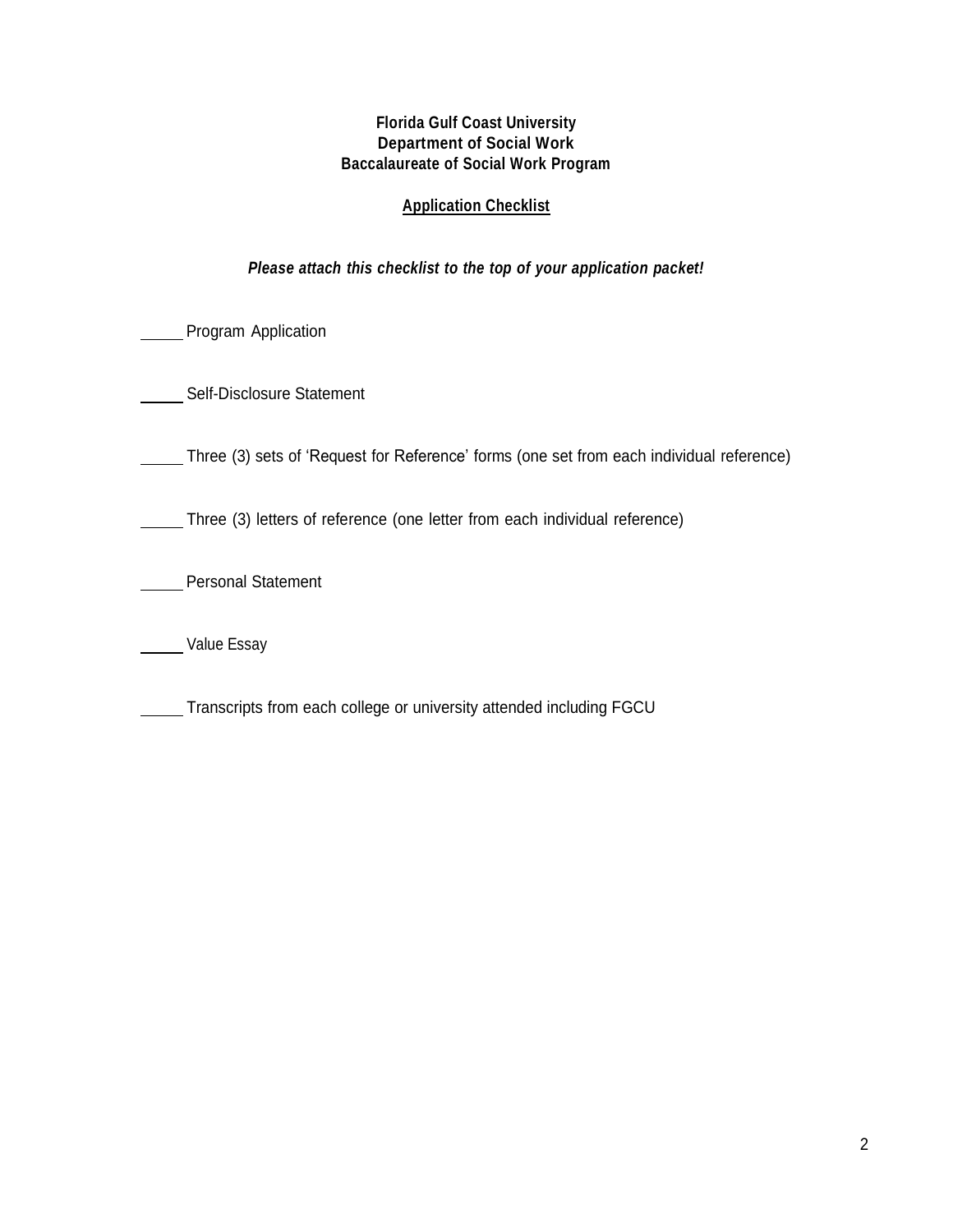# **Program Application**

| <b>Application Date:</b>       |                                                      |                                             |                    |                          |  |
|--------------------------------|------------------------------------------------------|---------------------------------------------|--------------------|--------------------------|--|
|                                | mm/dd/yyyy                                           |                                             |                    |                          |  |
|                                |                                                      |                                             |                    |                          |  |
| Name:                          | <b>Last Name</b>                                     |                                             | <b>First Name</b>  | <b>Middle Initial</b>    |  |
|                                |                                                      |                                             |                    |                          |  |
| <b>Mailing Address:</b>        |                                                      |                                             |                    |                          |  |
|                                | <b>Street</b>                                        |                                             | $\overline{C}$ ity | Zip Code<br><b>State</b> |  |
| Phone:                         |                                                      |                                             |                    |                          |  |
|                                | Home                                                 | <b>Mobile/Cell</b>                          |                    | <b>Work</b>              |  |
|                                |                                                      |                                             |                    |                          |  |
| <b>Email Address:</b>          |                                                      |                                             |                    |                          |  |
|                                |                                                      |                                             |                    |                          |  |
| <b>DEMOGRAPHIC INFORMATION</b> |                                                      |                                             |                    |                          |  |
|                                |                                                      |                                             | Female             |                          |  |
|                                | Date of Birth: _____________<br>mm/dd/yyyy           | Gender:  <br>Male                           |                    |                          |  |
|                                |                                                      |                                             |                    |                          |  |
| Race/Ethnicity:                | White (non-Hispanic)                                 |                                             |                    | Pacific Islander         |  |
|                                | African American/Other Black (non-Hispanic)          |                                             |                    | Hispanic/Latino:         |  |
|                                | American Indian/Native American                      |                                             |                    | Chicano/Mexican American |  |
|                                | Asian American/Other Asian                           |                                             | Puerto Rican       |                          |  |
|                                | <b>Multiple Race/Ethnicity</b>                       |                                             |                    | Other Hispanic/Latino    |  |
|                                | Other (please specify):                              |                                             |                    |                          |  |
|                                |                                                      |                                             |                    |                          |  |
| I am applying as a:            |                                                      |                                             |                    |                          |  |
|                                | Current social work pre-major at FGCU                |                                             |                    |                          |  |
|                                | Student changing majors at FGCU - Current major:     |                                             |                    |                          |  |
|                                | Transfer student with an A.A. degree - Degree major: |                                             |                    |                          |  |
|                                |                                                      |                                             |                    | Transfer                 |  |
|                                |                                                      | student with an A.S. degree - Degree major: |                    |                          |  |
|                                | Other type of transfer student - please specify:     |                                             |                    |                          |  |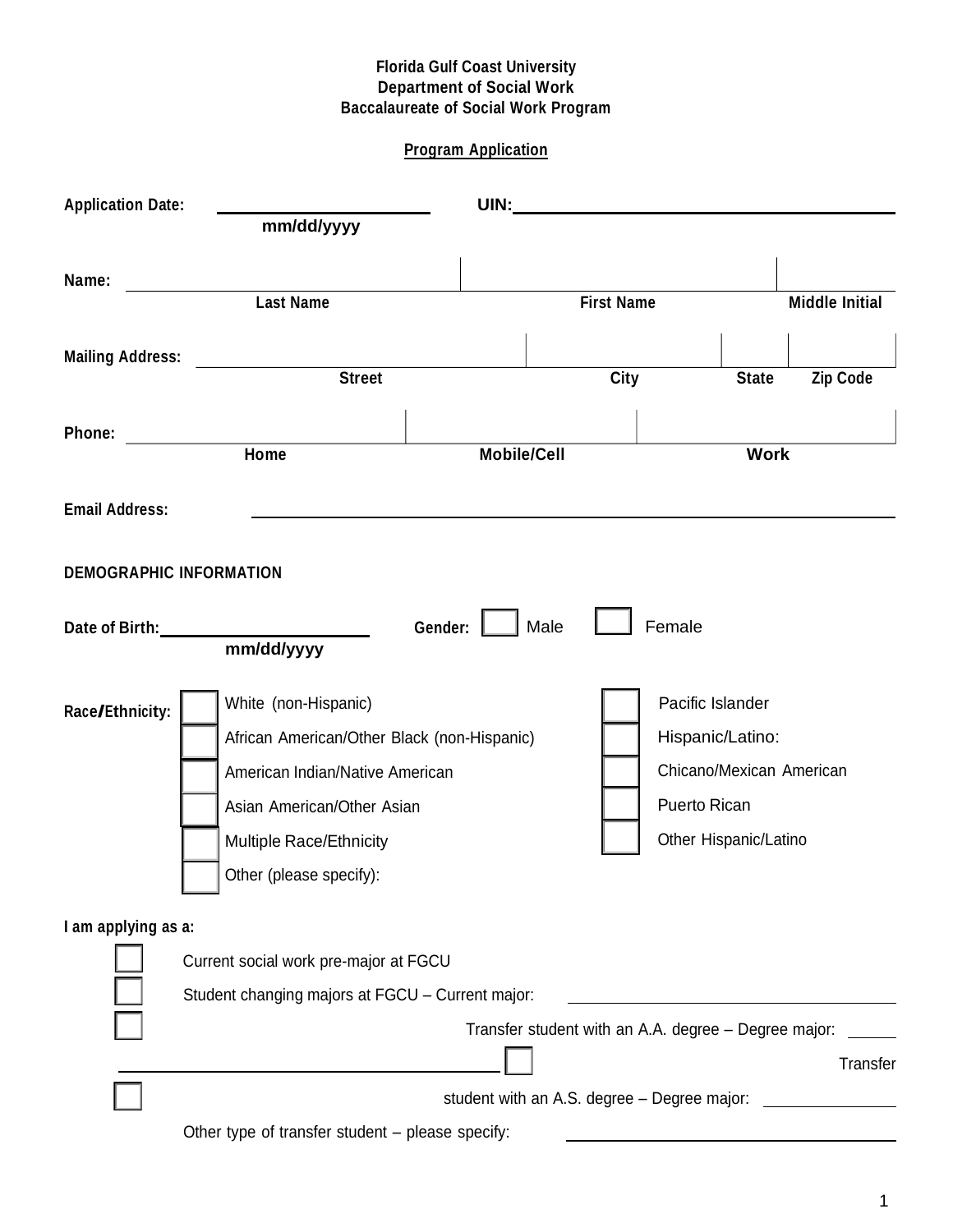#### **ACADEMIC HISTORY**

**Please list below all colleges and/or universities that you have attended (use reverse side if necessary):**

| <b>College/University</b> | <b>Dates Attended</b> | <b>Credit Hours</b><br><b>Completed</b> | Degree Awarded |  |
|---------------------------|-----------------------|-----------------------------------------|----------------|--|
|                           |                       |                                         |                |  |
|                           |                       |                                         |                |  |

Please list below all social work courses that you have completed, including at FGCU (use reverse side if necessary):

| <b>Course Title</b> | <b>College/University</b> |
|---------------------|---------------------------|
|                     |                           |
|                     |                           |

**Please list below any common pre-requisite courses (American National Government, Biology, Economics, Psychology, Sociology) that you will be completing during Summer 2021 (use reverse side if necessary):**

| <b>Course Title</b> | <b>College/University</b> |
|---------------------|---------------------------|
|                     |                           |
|                     |                           |

#### **EMPLOYMENT HISTORY**

| Will you be employed while completing the BSW program?  | Yes                                   | $\overline{\phantom{a}}$ No |  |
|---------------------------------------------------------|---------------------------------------|-----------------------------|--|
| If yes, will your employment be part-time or full-time? | <b>T</b> Part-time <b>T</b> Full time |                             |  |

**List all employment in chronological order beginning with the most recent (use reverse side if necessary):**

| <b>Employer</b> | <b>Dates Employed</b> | <b>Job Title</b> |
|-----------------|-----------------------|------------------|
|                 |                       |                  |
|                 |                       |                  |
|                 |                       |                  |

| <b>OTHER INFORMATION</b>              |                      |              |              |
|---------------------------------------|----------------------|--------------|--------------|
| <b>Emergency Contact Information:</b> |                      |              |              |
|                                       | <b>Name</b>          | Relationship | <b>Phone</b> |
| .<br>.<br>----                        | . .<br>$\rightarrow$ |              |              |

**How did you learn of the FGCU social work program?**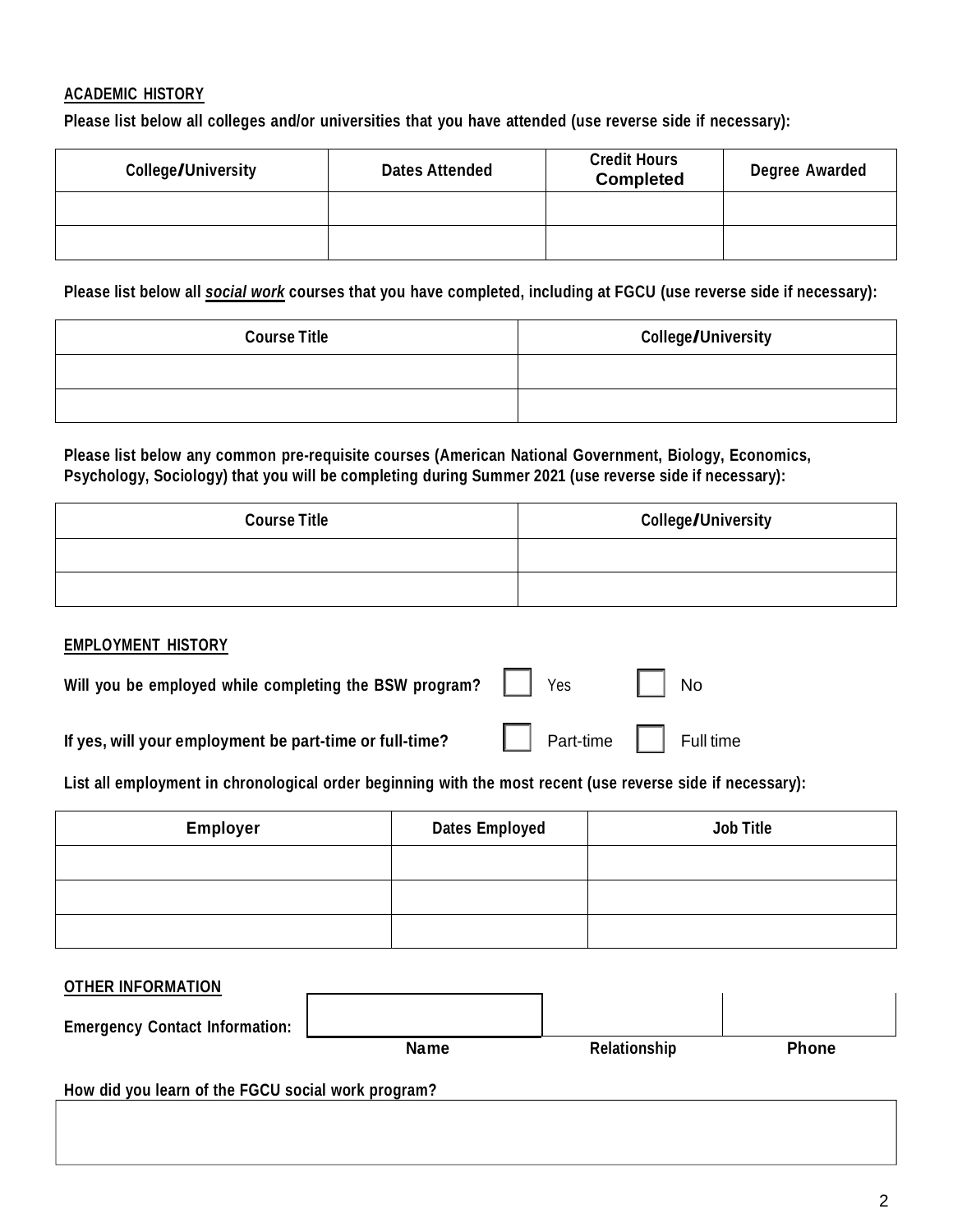#### **Self-Disclosure Statement**

All students applying for admission to the BSW Program must complete this self-disclosure statement regarding felony arrests, felony convictions, or both. Many agencies require background checks prior to accepting a student for field placement or employment. If you answer 'Yes' to any of these questions, please attach the final disposition or discharge papers you received from the court.

| Have you ever been arrested for a misdemeanor offense?<br>Yes<br>No<br>If yes, please explain. Attach a separate sheet if necessary. |  |
|--------------------------------------------------------------------------------------------------------------------------------------|--|
|                                                                                                                                      |  |
|                                                                                                                                      |  |
| Have you ever been convicted of a misdemeanor<br>offense?<br>Yes<br>No                                                               |  |
| If yes, please explain. Attach a separate sheet if necessary.                                                                        |  |
|                                                                                                                                      |  |
| Have you ever been arrested for a felony offense?<br>Yes<br><b>No</b>                                                                |  |
| If yes, please explain. Attach a separate sheet if necessary.                                                                        |  |
|                                                                                                                                      |  |
|                                                                                                                                      |  |
| Have you ever been convicted of a felony offense?<br>Yes<br><b>No</b>                                                                |  |
| If yes, please explain. Attach a separate sheet if necessary.                                                                        |  |
|                                                                                                                                      |  |
|                                                                                                                                      |  |
|                                                                                                                                      |  |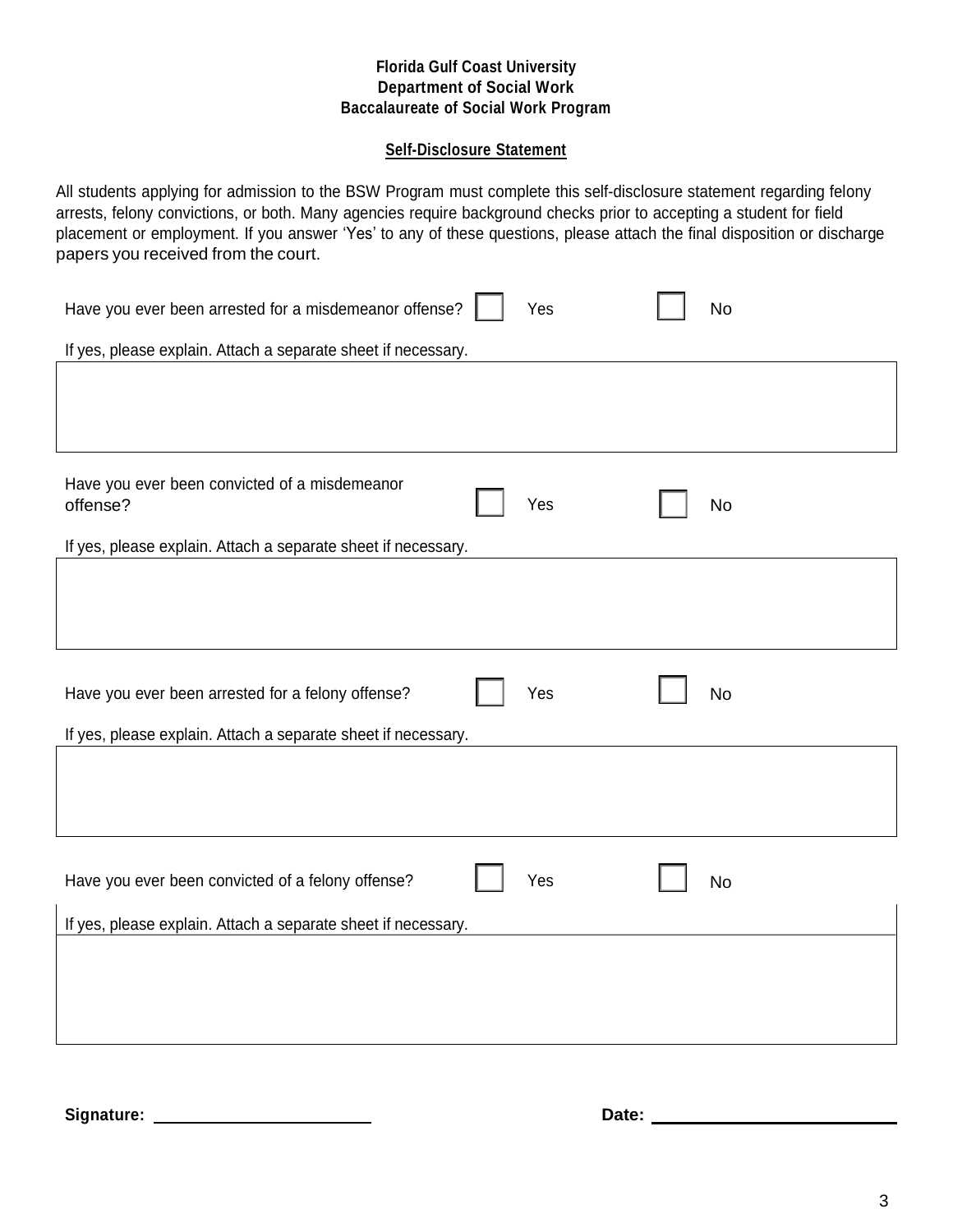#### **Request for Reference**

To whom it may concern:

Please complete the following reference form for example the state of the state of the state of the Please complete the following reference form for the Baccalaureate of Social Work (BSW) Program at Florida Gulf Coast University. When completed, forward the letter to the student in an envelope that you have signed across the sealed flap. The student's address is:



Thank you for assisting the admissions committee in their review of the application for this student!

Sincerely,

Leigh Taylor, Ph.D., MSW BSW Program Coordinator & Assistant Professor FGCU Department of Social Work

To be completed by the Student:

#### *Notice of Waiver*

I am aware of my rights under the Family Educational Rights and Privacy Act of 1974 to have access to letters of recommendation written on my behalf. I also understand that by submitting this letter of recommendation with my application packet, it becomes the property or the Florida Gulf Coast University Department of Social Work and therefore, my right of access is limited to viewing the document only at the school and I will not be allowed to obtain a copy of the letter from the school. I also understand that my ability to view these documents is contingent on my being admitted and enrolling in the BSW Program at Florida Gulf Coast University Department of Social Work.

| Ξ |  |
|---|--|

It is my desire that this letter be written in confidence and I wish to waive my right of access to this

 I wish to retain my right of access to read this document once I have been admitted to and subsequently enroll in the BSW Program at Florida Gulf Coast University.

| Name (print): |  |  |  |
|---------------|--|--|--|
| Signature:    |  |  |  |
| Date:         |  |  |  |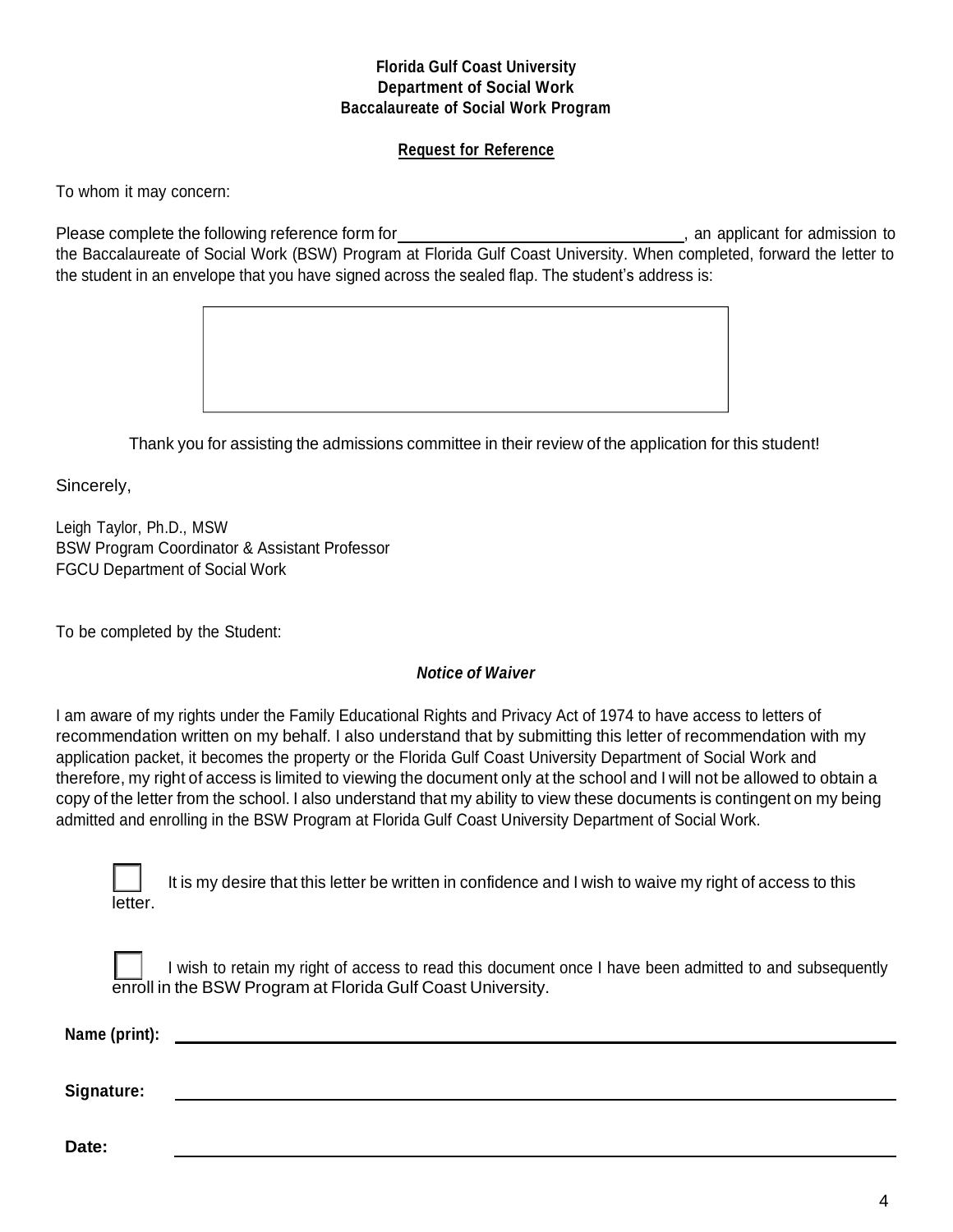#### **Summary Evaluation**

|                                                                                | <b>Excellent</b> | <b>Very Good</b> | Good | Fair | Poor | <b>No Basis for</b><br>Judgment |
|--------------------------------------------------------------------------------|------------------|------------------|------|------|------|---------------------------------|
| Intellectual<br>potential                                                      |                  |                  |      |      |      |                                 |
| Ability to work<br>with others                                                 |                  |                  |      |      |      |                                 |
| Emotional<br>stability                                                         |                  |                  |      |      |      |                                 |
| Sense of<br>responsibility                                                     |                  |                  |      |      |      |                                 |
| Communication<br><b>Skills: Written</b>                                        |                  |                  |      |      |      |                                 |
| Communication<br>Skills: Oral                                                  |                  |                  |      |      |      |                                 |
| Ability to analyze<br>a problem and<br>formulate a<br>solution                 |                  |                  |      |      |      |                                 |
| Motivation for<br>proposed study<br>in social work                             |                  |                  |      |      |      |                                 |
| Concern with<br>social issues                                                  |                  |                  |      |      |      |                                 |
| Demonstrated<br>commitment to<br>work on behalf of<br>oppressed<br>populations |                  |                  |      |      |      |                                 |

On a separate sheet of paper, please respond to your knowledge of the applicant's scholarship, critical thinking, personality, character, and professional potential. Include in the statement an assessment of strengths and deficits of this applicant. Comment on your view of the applicant's philosophical congruence with the values and ethics of social work, if applicable. Please add any additional information that you believe to be important for the assessment of this student.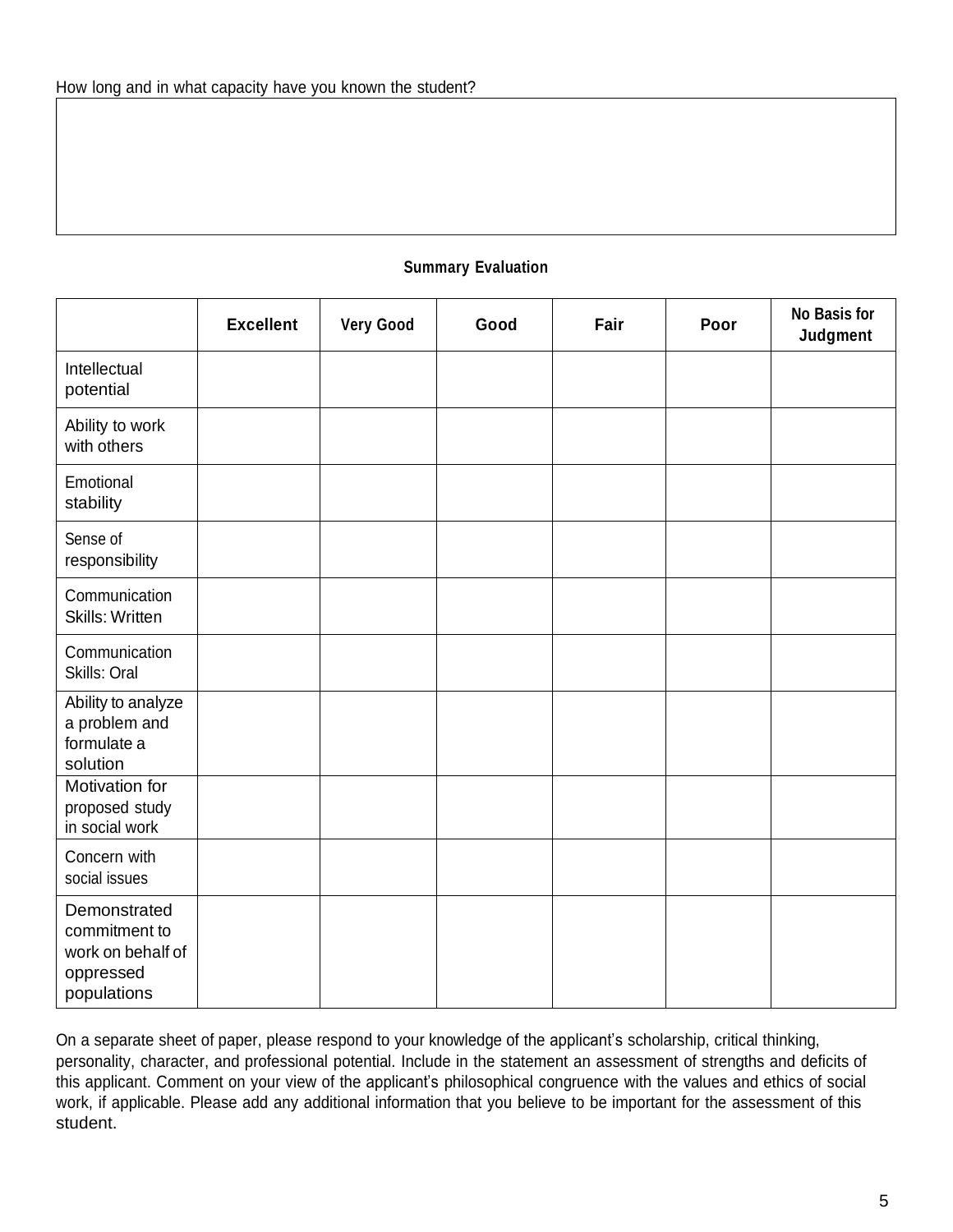# **Recommendation:**

Please indicate the strength of your overall recommendation by checking one of the categories below:

**I** highly recommend for admission.

**I** recommend for admission.

**I recommend for admission with reservation.** 

**I do not recommend for admission.** 

| Name (print):   | <u> 1989 - Johann Stein, mars and de Branch and de Branch and de Branch and de Branch and de Branch and de Branch</u> |
|-----------------|-----------------------------------------------------------------------------------------------------------------------|
| Signature:      |                                                                                                                       |
|                 |                                                                                                                       |
| Title/Position: |                                                                                                                       |
| Date:           |                                                                                                                       |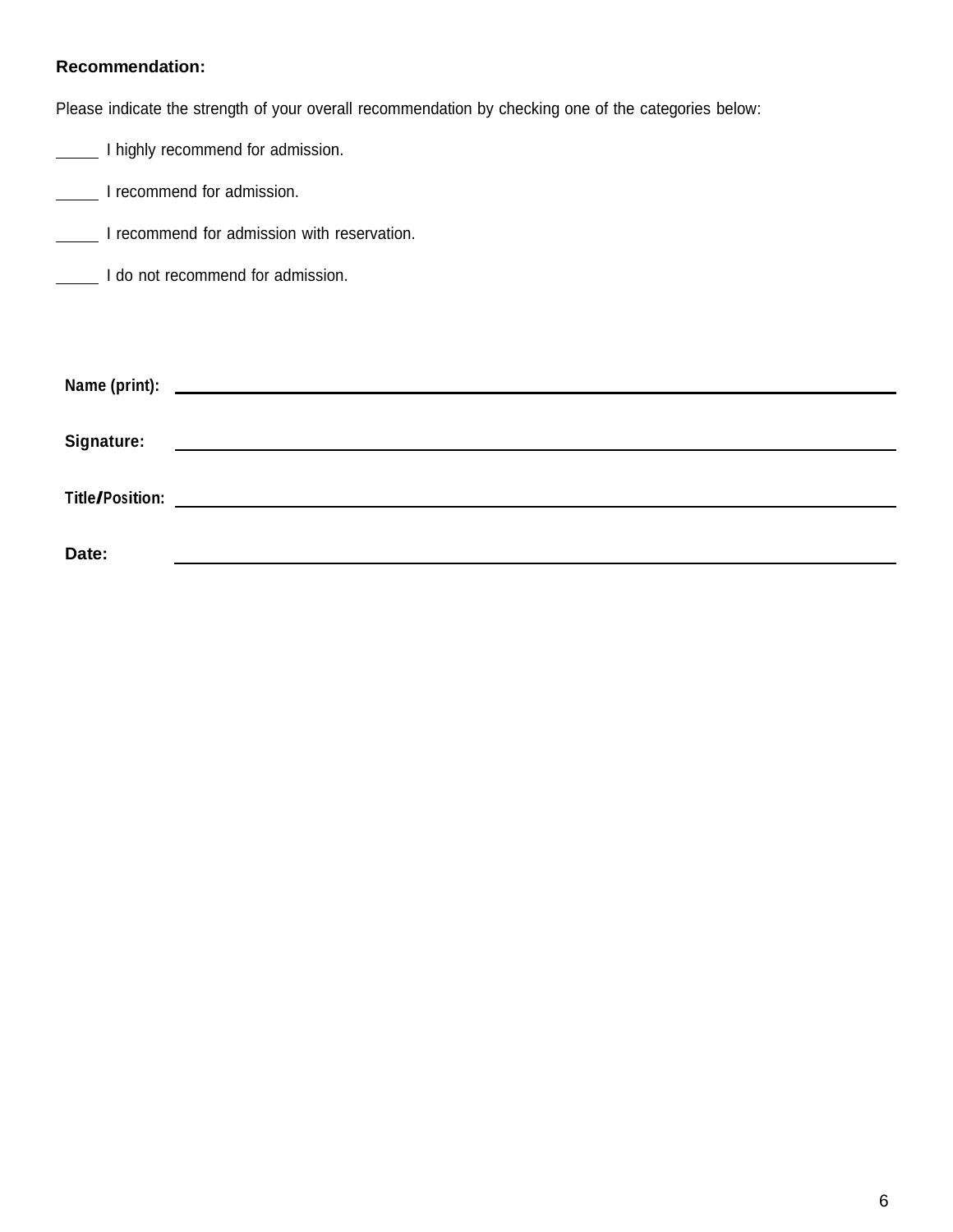#### **Request for Reference**

To whom it may concern:

Please complete the following reference form for example the state of the state of the state of the Please complete the following reference form for the Baccalaureate of Social Work (BSW) Program at Florida Gulf Coast University. When completed, forward the letter to the student in an envelope that you have signed across the sealed flap. The student's address is:



Thank you for assisting the admissions committee in their review of the application for this student!

Sincerely,

Leigh Taylor, Ph.D., MSW BSW Program Coordinator & Assistant Professor FGCU Department of Social Work

To be completed by the Student:

#### *Notice of Waiver*

I am aware of my rights under the Family Educational Rights and Privacy Act of 1974 to have access to letters of recommendation written on my behalf. I also understand that by submitting this letter of recommendation with my application packet, it becomes the property or the Florida Gulf Coast University Department of Social Work and therefore, my right of access is limited to viewing the document only at the school and I will not be allowed to obtain a copy of the letter from the school. I also understand that my ability to view these documents is contingent on my being admitted and enrolling in the BSW Program at Florida Gulf Coast University Department of Social Work.

It is my desire that this letter be written in confidence and I wish to waive my right of access to this

I wish to retain my right of access to read this document once I have been admitted to and subsequently enroll in the BSW Program at Florida Gulf Coast University.

| Name (print): | <u> 1989 - John Harry Harry Harry Harry Harry Harry Harry Harry Harry Harry Harry Harry Harry Harry Harry Harry H</u> |  |  |
|---------------|-----------------------------------------------------------------------------------------------------------------------|--|--|
| Signature:    |                                                                                                                       |  |  |
| Date:         |                                                                                                                       |  |  |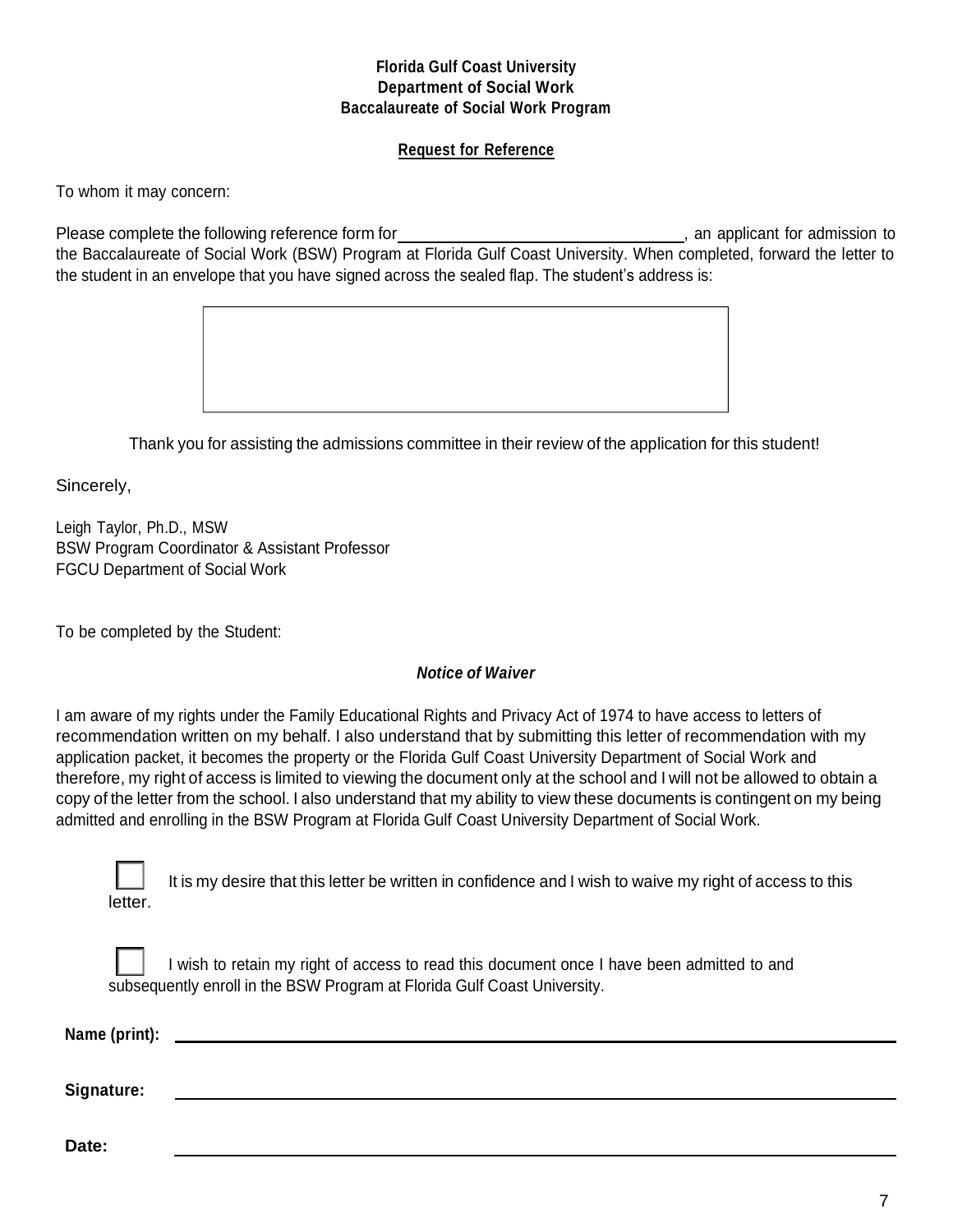#### **Summary Evaluation**

|                                                                                | <b>Excellent</b> | <b>Very Good</b> | Good | Fair | Poor | <b>No Basis for</b><br>Judgment |
|--------------------------------------------------------------------------------|------------------|------------------|------|------|------|---------------------------------|
| Intellectual<br>potential                                                      |                  |                  |      |      |      |                                 |
| Ability to work<br>with others                                                 |                  |                  |      |      |      |                                 |
| Emotional<br>stability                                                         |                  |                  |      |      |      |                                 |
| Sense of<br>responsibility                                                     |                  |                  |      |      |      |                                 |
| Communication<br><b>Skills: Written</b>                                        |                  |                  |      |      |      |                                 |
| Communication<br>Skills: Oral                                                  |                  |                  |      |      |      |                                 |
| Ability to analyze<br>a problem and<br>formulate a<br>solution                 |                  |                  |      |      |      |                                 |
| Motivation for<br>proposed study<br>in social work                             |                  |                  |      |      |      |                                 |
| Concern with<br>social issues                                                  |                  |                  |      |      |      |                                 |
| Demonstrated<br>commitment to<br>work on behalf of<br>oppressed<br>populations |                  |                  |      |      |      |                                 |

On a separate sheet of paper, please respond to your knowledge of the applicant's scholarship, critical thinking, personality, character, and professional potential. Include in the statement an assessment of strengths and deficits of this applicant. Comment on your view of the applicant's philosophical congruence with the values and ethics of social work, if applicable. Please add any additional information that you believe to be important for the assessment of this student.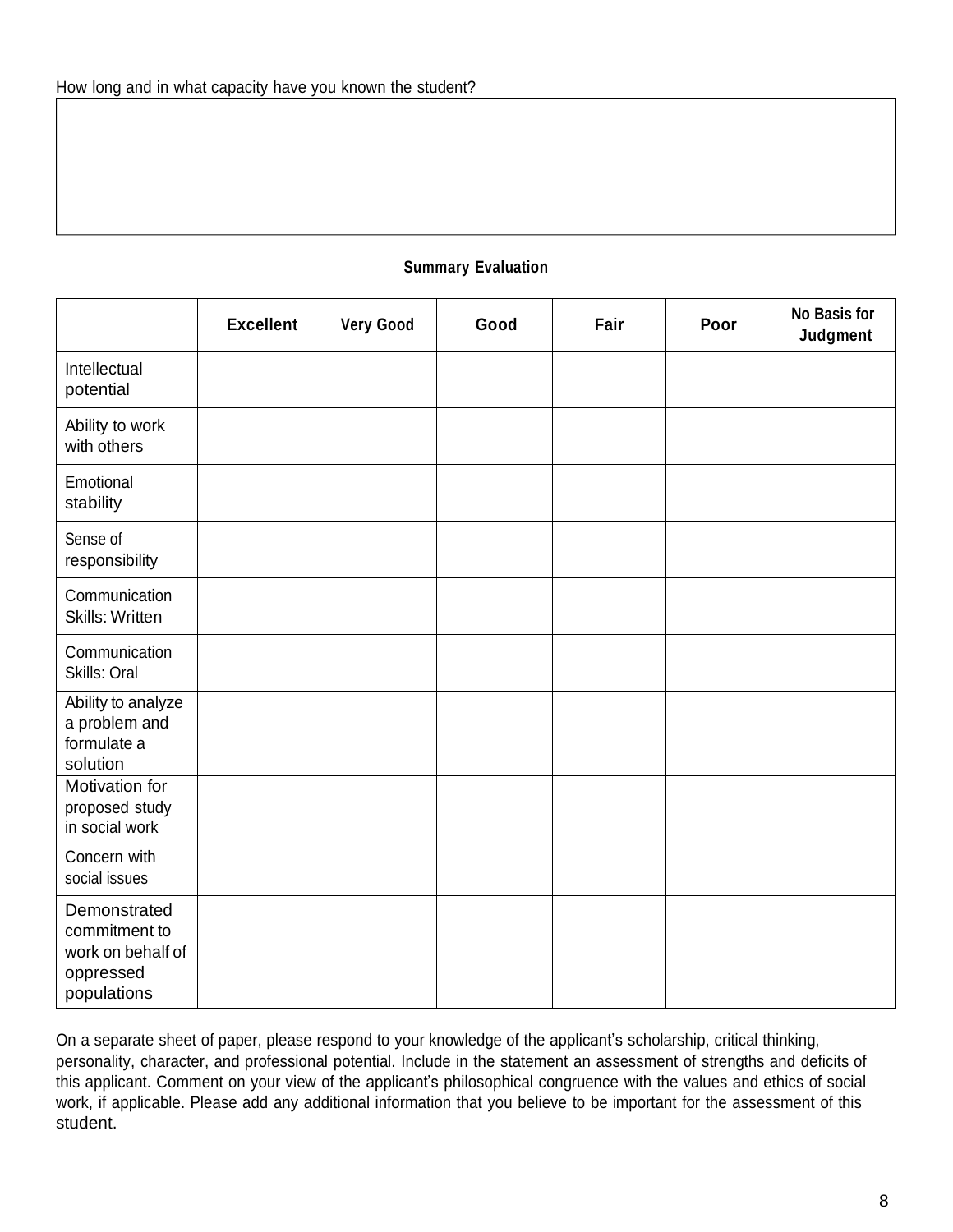# **Recommendation:**

Please indicate the strength of your overall recommendation by checking one of the categories below:

**I** highly recommend for admission.

**I** recommend for admission.

**I recommend for admission with reservation.** 

**I do not recommend for admission.** 

| Signature: | <u> 1980 - Jan Samuel Barbara, martin da shekara 1980 - An tsara 1980 - An tsara 1980 - An tsara 1980 - An tsara</u>                                                                                                                |
|------------|-------------------------------------------------------------------------------------------------------------------------------------------------------------------------------------------------------------------------------------|
|            |                                                                                                                                                                                                                                     |
|            | <b>Title/Position:</b> The second service of the service of the service of the service of the service of the service of the service of the service of the service of the service of the service of the service of the service of th |
| Date:      |                                                                                                                                                                                                                                     |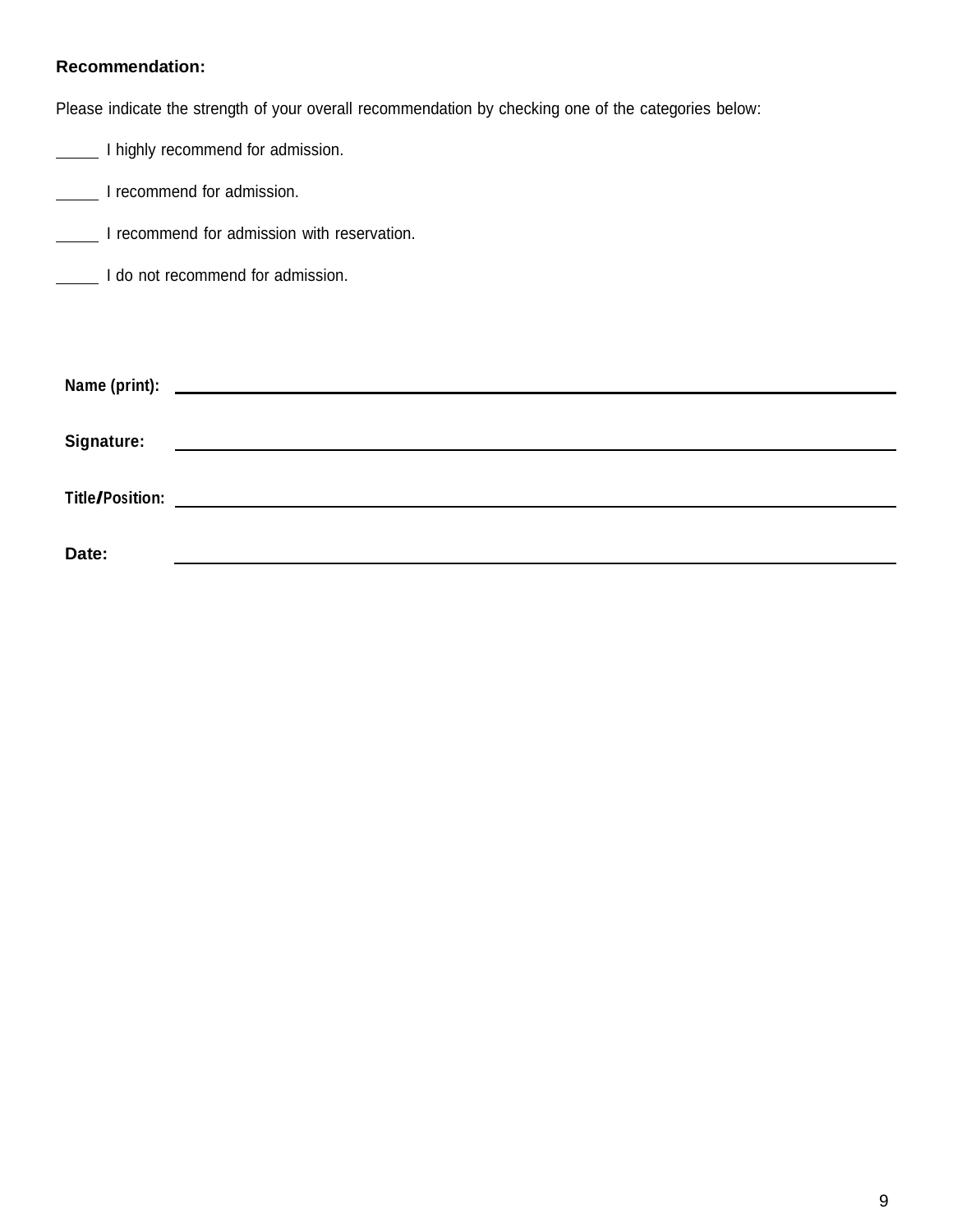#### **Request for Reference**

To whom it may concern:

Please complete the following reference form for  $\blacksquare$  , an applicant for admission to the Baccalaureate of Social Work (BSW) Program at Florida Gulf Coast University. When completed, forward the letter to the student in an envelope that you have signed across the sealed flap. The student's address is:



Thank you for assisting the admissions committee in their review of the application for this student!

Sincerely,

Leigh Taylor, Ph.D., MSW BSW Program Coordinator & Assistant Professor FGCU Department of Social Work

To be completed by the Student:

#### *Notice of Waiver*

I am aware of my rights under the Family Educational Rights and Privacy Act of 1974 to have access to letters of recommendation written on my behalf. I also understand that by submitting this letter of recommendation with my application packet, it becomes the property or the Florida Gulf Coast University Department of Social Work and therefore, my right of access is limited to viewing the document only at the school and I will not be allowed to obtain a copy of the letter from the school. I also understand that my ability to view these documents is contingent on my being admitted and enrolling in the BSW Program at Florida Gulf Coast University Department of Social Work.

| etter |
|-------|

It is my desire that this letter be written in confidence and I wish to waive my right of access to this

I wish to retain my right of access to read this document once I have been admitted to and subsequently enroll in the BSW Program at Florida Gulf Coast University.

| Signature: |  |  |  |
|------------|--|--|--|
| Date:      |  |  |  |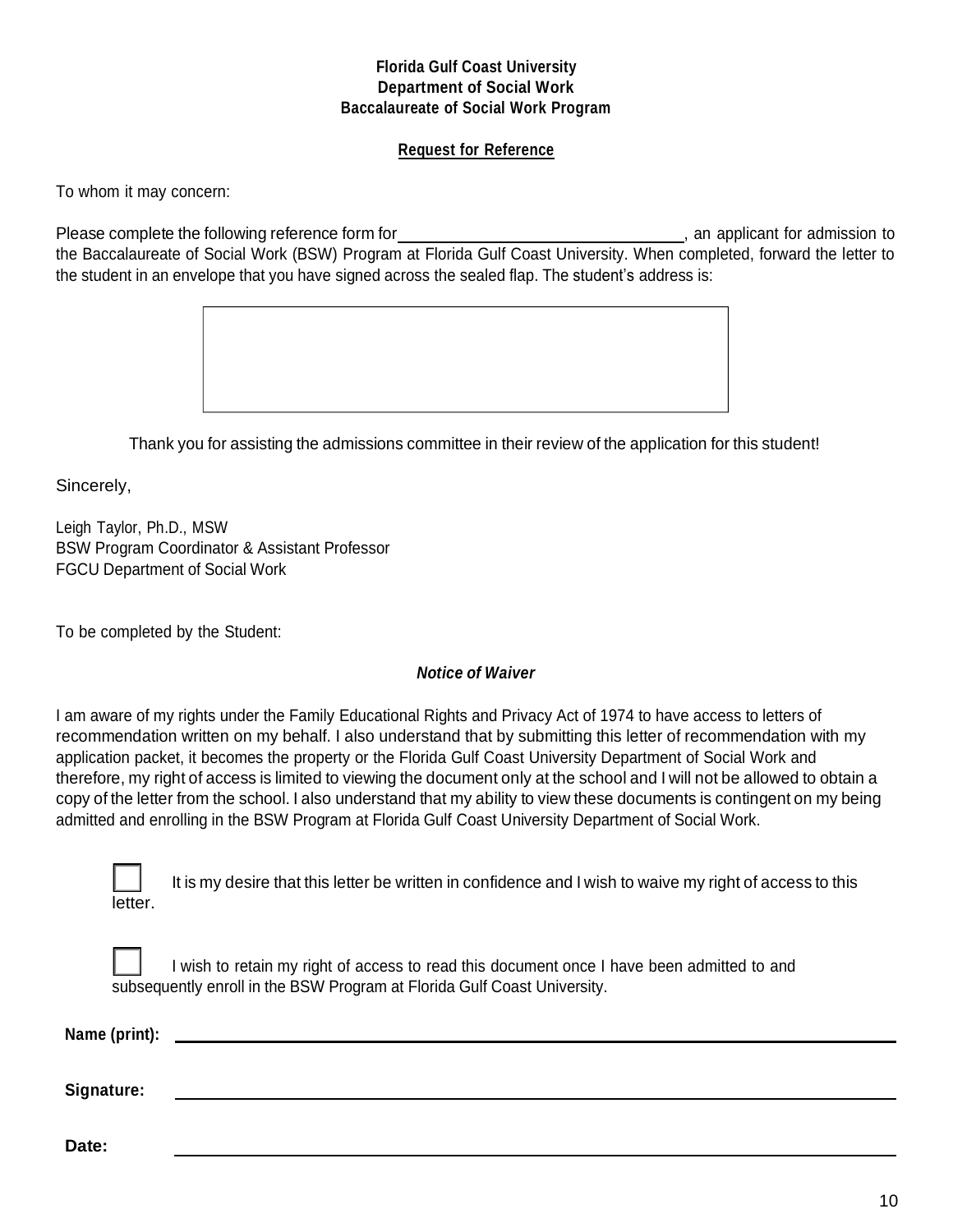#### **Summary Evaluation**

|                                                                                | <b>Excellent</b> | <b>Very Good</b> | Good | Fair | Poor | <b>No Basis for</b><br>Judgment |
|--------------------------------------------------------------------------------|------------------|------------------|------|------|------|---------------------------------|
| Intellectual<br>potential                                                      |                  |                  |      |      |      |                                 |
| Ability to work<br>with others                                                 |                  |                  |      |      |      |                                 |
| Emotional<br>stability                                                         |                  |                  |      |      |      |                                 |
| Sense of<br>responsibility                                                     |                  |                  |      |      |      |                                 |
| Communication<br><b>Skills: Written</b>                                        |                  |                  |      |      |      |                                 |
| Communication<br>Skills: Oral                                                  |                  |                  |      |      |      |                                 |
| Ability to analyze<br>a problem and<br>formulate a<br>solution                 |                  |                  |      |      |      |                                 |
| Motivation for<br>proposed study<br>in social work                             |                  |                  |      |      |      |                                 |
| Concern with<br>social issues                                                  |                  |                  |      |      |      |                                 |
| Demonstrated<br>commitment to<br>work on behalf of<br>oppressed<br>populations |                  |                  |      |      |      |                                 |

On a separate sheet of paper, please respond to your knowledge of the applicant's scholarship, critical thinking, personality, character, and professional potential. Include in the statement an assessment of strengths and deficits of this applicant. Comment on your view of the applicant's philosophical congruence with the values and ethics of social work, if applicable. Please add any additional information that you believe to be important for the assessment of this student.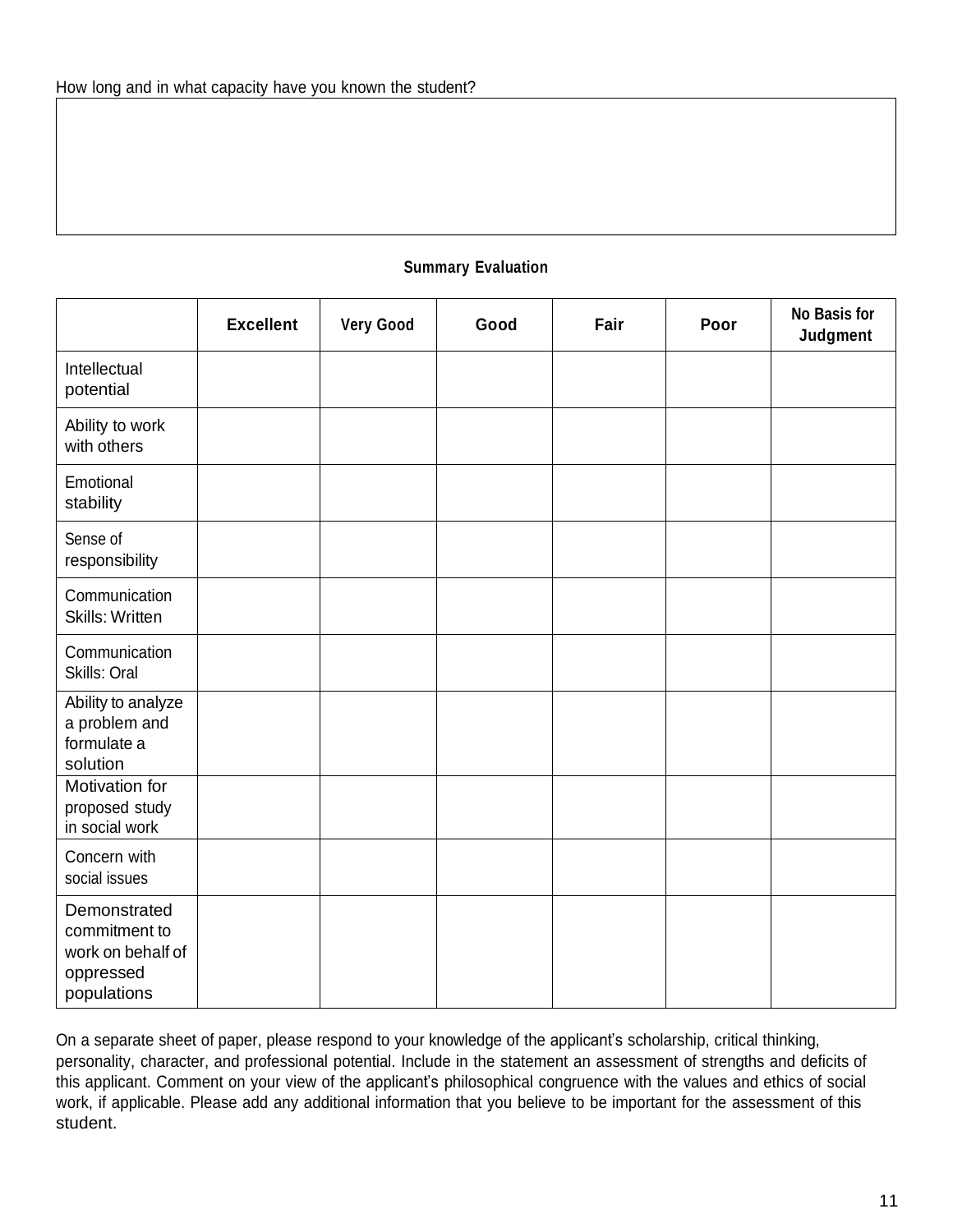# **Recommendation:**

Please indicate the strength of your overall recommendation by checking one of the categories below:

**I** highly recommend for admission.

**I** recommend for admission.

**I recommend for admission with reservation.** 

**I do not recommend for admission.** 

| Signature:      | <u> 1980 - Jan Samuel Barbara, martin da shekara 1980 - An tsara 1980 - An tsara 1980 - An tsara 1980 - An tsara</u> |
|-----------------|----------------------------------------------------------------------------------------------------------------------|
|                 |                                                                                                                      |
| Title/Position: |                                                                                                                      |
| Date:           |                                                                                                                      |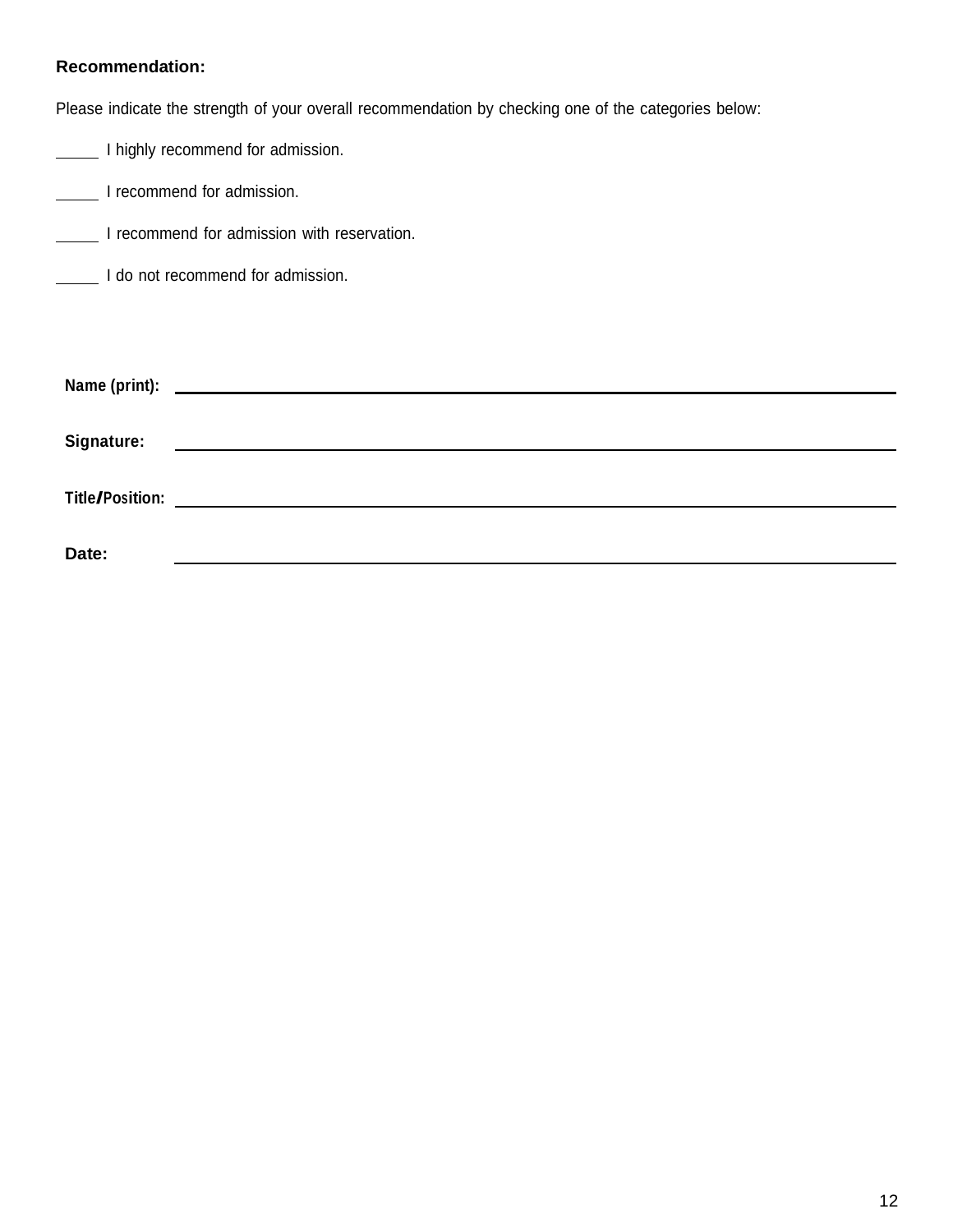#### **Personal Narrative Cover Sheet**

Prepare a personal narrative to be included as part of your application packet. The narrative should be no longer than three (3) pages, be double-spaced, and typed in 12-point font (preferably Arial or Times New Roman).

You may organize the narrative in any manner but please be sure to include the following information:

- The reason for your interest in social work
- Personal and societal factors that influenced your decision to major in social work
- Personal strengths and challenges that will contribute to your appropriateness for the social work profession

*Please be sure to sign and date this cover sheet and then attach it to your personal narrative!*

| Name (print): |  |
|---------------|--|
| Signature:    |  |
| Date:         |  |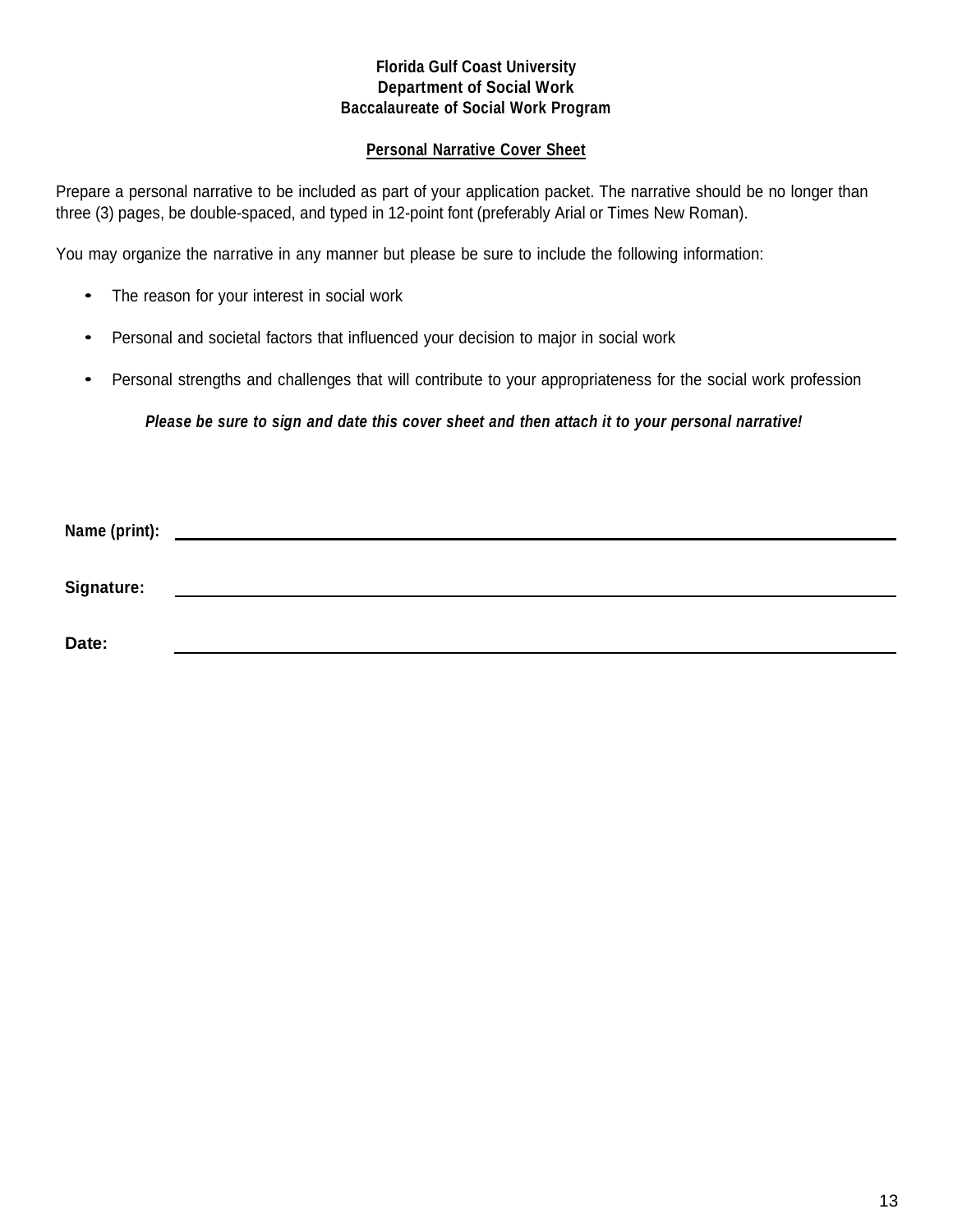#### **Value Essay Cover Sheet**

The Code of Ethics of the National Association of Social Workers (NASW) states: "The mission of the social work profession is rooted in a set of core values. These core values, embraced by social workers throughout the profession's history, are the foundation of social work's unique purpose and perspective."

Prepare a value essay to be included as part of your application packet. The essay should be no longer than three (3) pages, be double-spaced, and typed in 12-point font (preferably Arial or Times New Roman).

You may organize the essay in any manner but please be sure to do the following:

- 1) Review the NASW Code of Ethics found online at [https://www.socialworkers.org/About/Ethics/Code-of-](https://www.socialworkers.org/About/Ethics/Code-of-Ethics/Code-of-Ethics-English)[Ethics/Code-of-Ethics-English](https://www.socialworkers.org/About/Ethics/Code-of-Ethics/Code-of-Ethics-English)
- 2) Select *one* **of the six core values** and write a brief essay explaining your understanding of this core value and its significance for you.

#### *Please be sure to sign and date this cover sheet and then attach it to your value essay!*

Read the statement below acknowledging your review and understanding of the NASW Code of Ethics as found at the website provided above then sign and date this cover sheet:

"I acknowledge that I have read and understand the NASW Code of Ethics. I accept that I am expected to adhere to the values, ethics, and standards for the social work profession while I am studying to be a social worker."

| Name (print): | <u> 1989 - Andrea Andrew Maria (h. 1989).</u> |
|---------------|-----------------------------------------------|
| Signature:    |                                               |
| Date:         |                                               |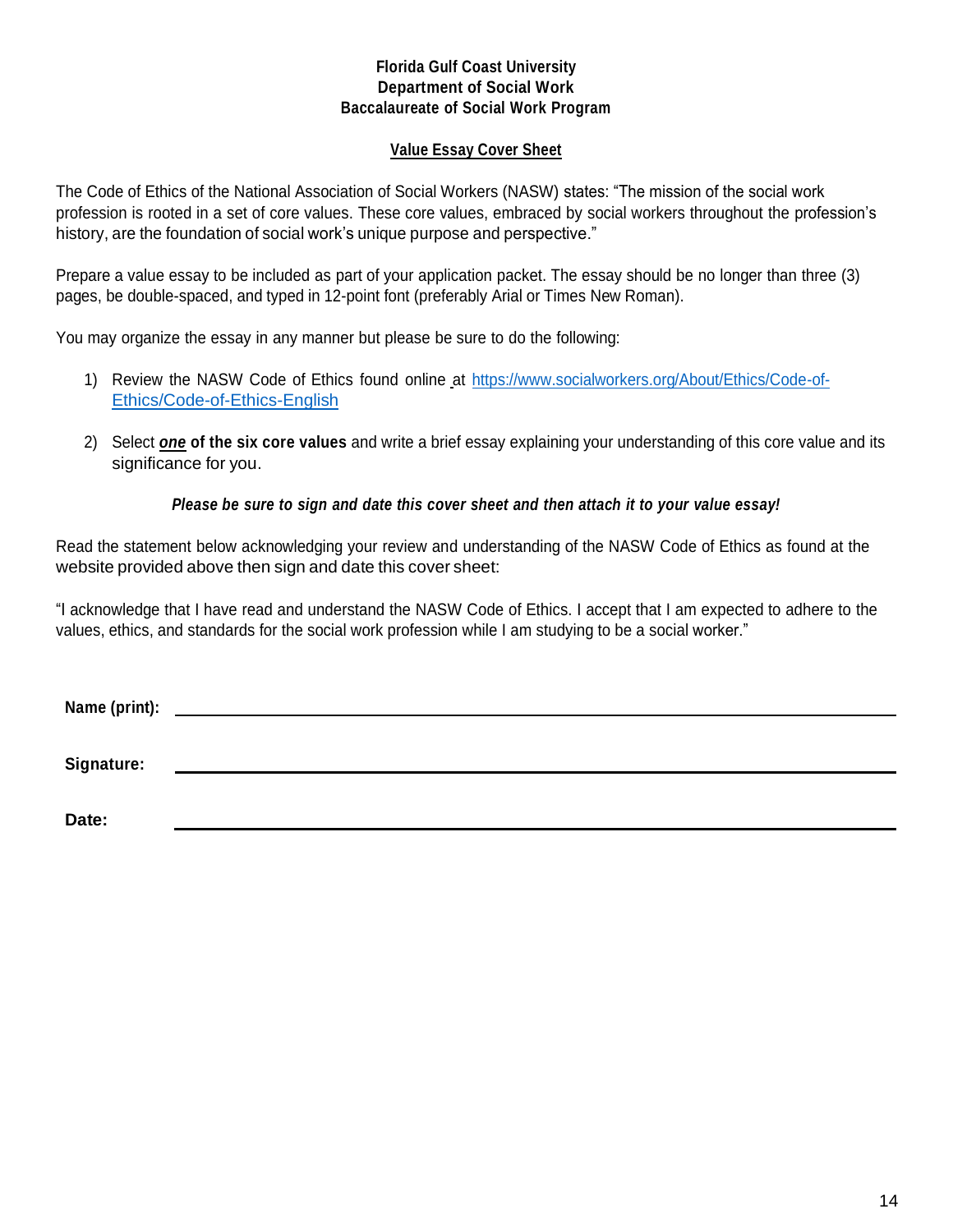#### **Legal Disclosure Statement**

For field placement purposes it is necessary that you disclose any records expunged pursuant to applicable law. If you answer yes to any of the following questions, you must fully disclose all incidents in a separate sheet of paper. By doing so, you can avoid any risk of disciplinary action or revocation of an offer of admission or rejection by any field placement. You are required to provide the BSW program with copies of all official documents explaining the final disposition of the proceedings. This information is confidential; any action taken will first be discussed with you.

- 1) Are you currently, or have you ever been, charged with or subject to disciplinary action for scholastic or any type of misconduct at any educational institution? Yes No
- $\mathsf{Nol}$ 2) Have you ever been charged with a violation of the law (misdemeanor or felony) which resulted in, or, if still pending, could result in, probation, community service, incarceration, or the revocation or suspension of your driver's license (including traffic violations which resulted in a fine of \$200.00 or more)? Yes
- 3) I understand that if there are currently any pending criminal charges against me in any jurisdiction this may make me ineligible for admission to the FGCU Department of Social Work Master of Social Work Program, and/ or an agency placement for Field Education. Further, should I fail to disclose such pending legal action I understand that FGCU may be obligated to take immediate action to terminate me from my program of study.
- 4) I understand that a history of criminal conviction may negatively impact the ability of the Department of Social Work to place me with an agency for the purposes of completing my field education requirements.
- 5) I understand that it is my responsibility to disclose information regarding all prior adult convictions and/or criminal penalties to any agency where I may be placed for field education purposes and that failure to be forthcoming with this information, can result in dismissal from the agency and disciplinary action by FGCU and the Department of Social Work.
- 6) I understand that in Florida a felony history may make me ineligible to become a licensed social worker. For further information, contact the Florida Board of Clinical Social Work, Marriage and Family Therapy, & Mental Health Counseling, 4052 Bald Cypress Way, BIN #C08, Tallahassee, FL 32399, Telephone: 850-488-0595.
- 7) Additionally, I understand that it is my responsibility to disclose to the Field Education Coordinator information regarding any possible conflict of interest that may exist between myself and an agency where I may be placed for field placement; whether this be pre-existing or whether it occurs following agency assignment for the purposes of field placement. Failure to be forthcoming with this information can result in dismissal from the agency and disciplinary action by FGCU and the Department of Social Work.

| Name (print): |  |  |
|---------------|--|--|
| Signature:    |  |  |
| Date:         |  |  |